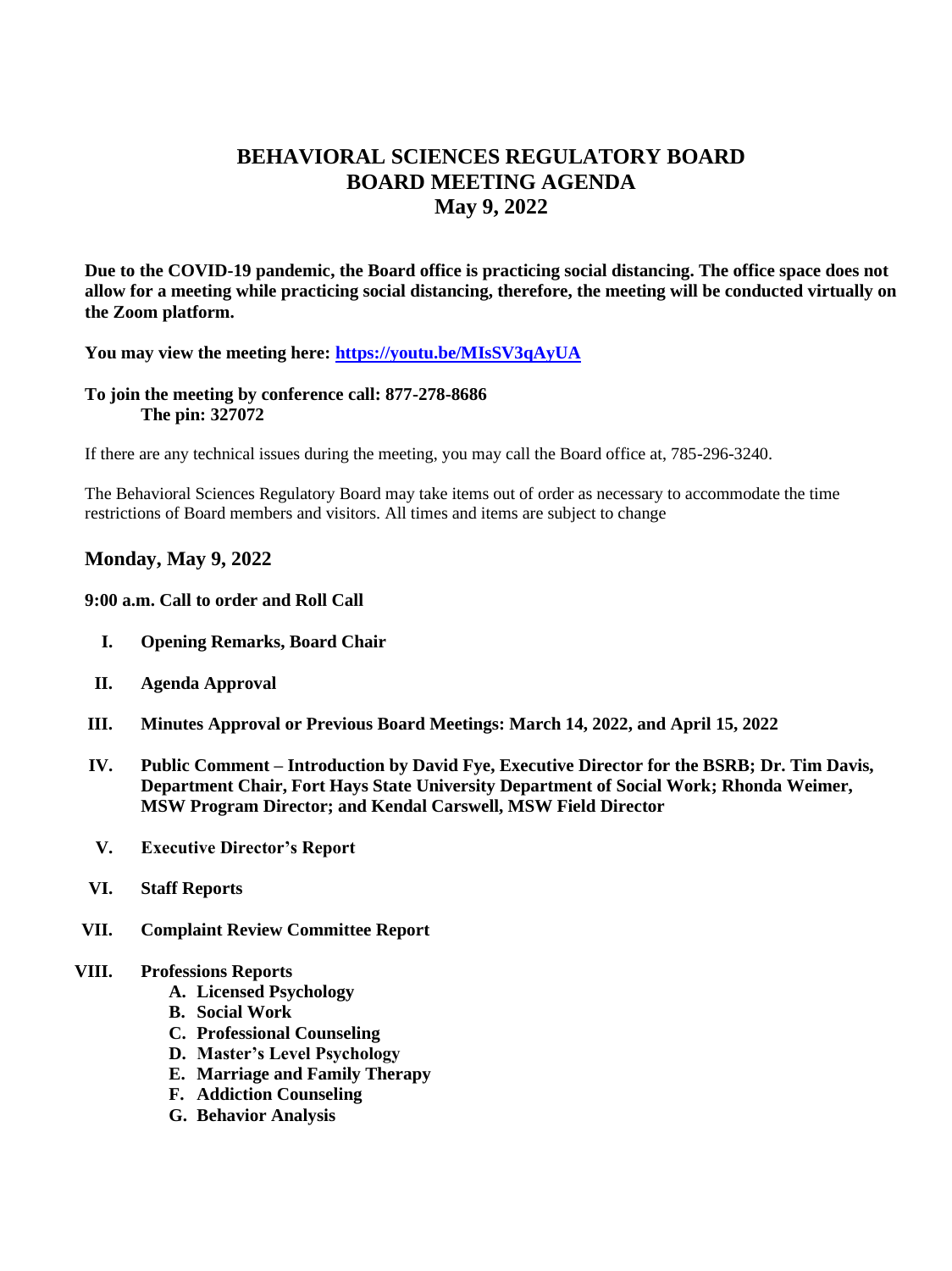#### **Scheduled 10-Minute Break**

#### **IX. Old Business**

**A. Feedback by Chairs of Advisory Committees on Pre-Approved Continuing Education for Each Profession**

## **X. New Business**

- **A. Reappointment of Advisory Committee Members**
	- **i. Addiction Counselor Advisory Committee**
		- **1. Christina Boyd (2nd Term)**
		- **2. Jason Hess (4th Term)**
		- **3. Dulcinea Rakestraw (3rd Term)**
	- **ii. Licensed Psychology Advisory Committee**
		- **1. Rodney McNeal (4th Term)**
	- **iii. Marriage and Family Therapy Advisory Committee**
		- **1. Jurdene Coleman (4th Term)**
		- **2. John Fleeker (4th Term)**
		- **3. James Godbey (4th Term)**
	- **iv. Master's Level Psychology**
		- **1. Iris Pauly (2nd Term)**
		- **2. Joshua Tanguay (2nd Term)**
	- **v. Social Work Advisory Committee**
		- **1. Mike Gillett (3rd Term)**
		- **2. Lee Ann Gingery (3rd Term)**
		- **3. Angi Heller-Workman (4th Term)**
		- **4. Jane Holzrichter (4th Term)**
		- **5. Cristin Stice (3rd Term)**
		- **6. Robin Unruh (3rd Term)**
- **B. Recognition of Advisory Committee Members Reaching Maximum Service**
	- **i. Marriage and Family Therapy Advisory Committee**
		- **1. Joyce Baptist**
		- **2. Rebecca Culver-Turner**
	- **ii. Professional Counselor Advisory Committee**
		- **1. Kenton Olliff**
- **C. Board Delegation Motion for Alternate Presiding Officers**
- **D. Review and Approval of Regulatory Language**
	- **i. Professional Counselor Fees (K.A.R. 102-3-2), Marriage and Family Therapy Fees (K.A.R. 102-5-2), and Licensed Psychology Fees (K.A.R. 102-1-13)**
	- **ii. Master's Level Psychology Recommended Changes to Education Requirements for Licensure (K.A.R. 102-4-3a)**
	- **iii. Marriage and Family Therapy Recommended Changes to Requirements for Board-Approved Clinical Supervisor Regulations (K.A.R. 102-5-7b) and Continuing Education Regulations (K.A.R. 102-5-10)**
	- **iv. Marriage and Family Therapy Recommended Changes to Education Regulations – K.A.R. 102-5-3**
- **E. Board Consideration of Clinical License and Training Plan Questions**
- **F. Review of Possible Changes to BSRB Investigation Policy**
- **G. Statutory Review for Delegation Consideration (KSA 74-7501 to KSA 74-7511)**